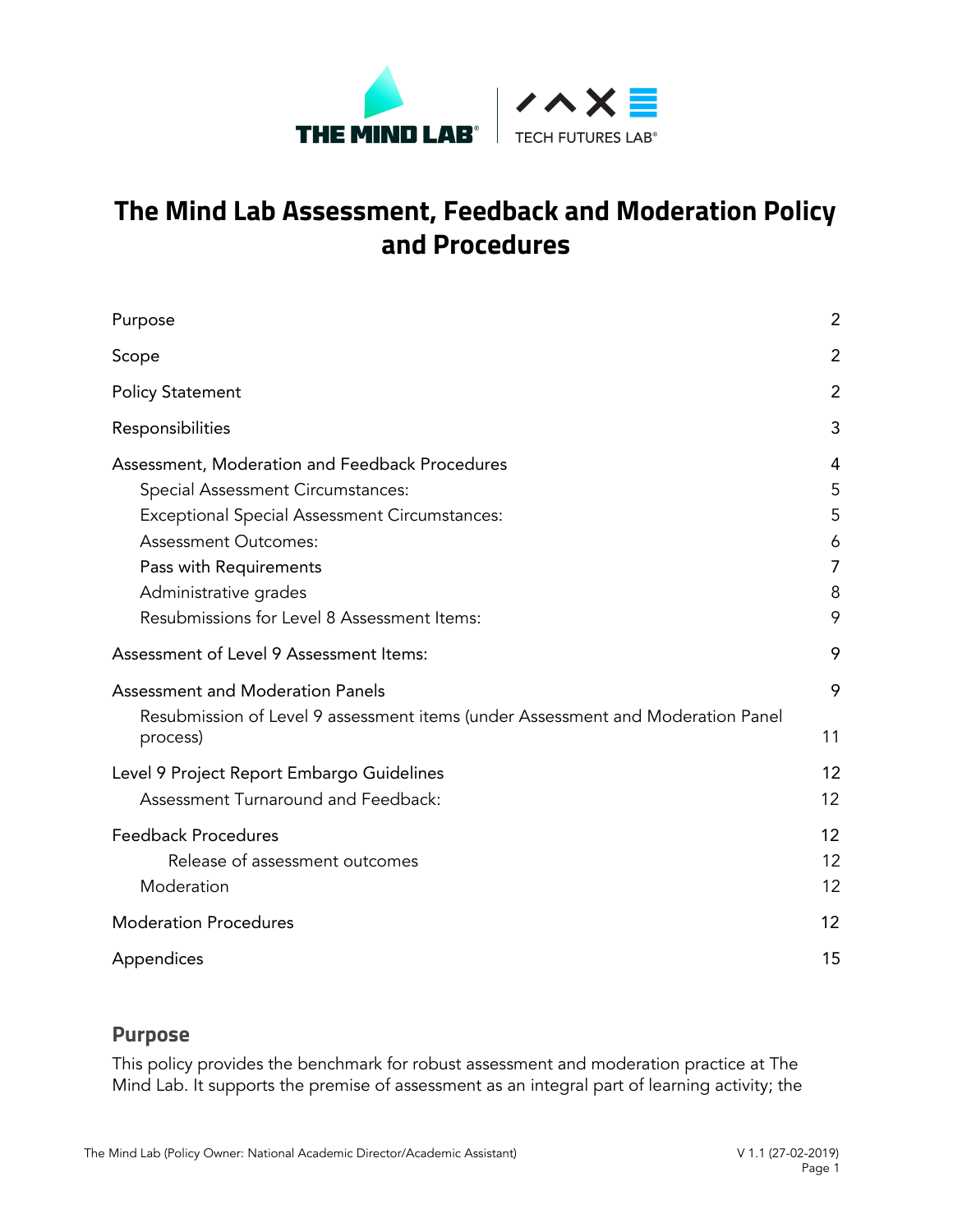importance of timely feedback in the learning process; and the importance of fairness and consistency through engaged moderation practices.

# <span id="page-1-0"></span>**Scope**

This policy applies to all on-site, off-site and flexible learning and teaching assessment events and practices in The Mind Lab $^1$  courses and programmes. It must be read in conjunction with any specific programme assessment details described in individual programme regulations. Assessment practice is inclusive of both formative and summative assessment, serving both developmental (educational) and judgement (measurement) functions.

This policy also provides a framework for internal and external moderation practices which enable moderation to verify that assessment design and assessor judgements are valid, fair, consistent and reliable; meet approved learning outcomes; and are appropriate to the learning environment.

Note: Not every procedure included in this policy is relevant to every assessment situation. Minor adjustments where needed may be approved by the National Academic Director. Any major departures must be approved by the Mind Lab Academic Board. Questions regarding interpretation of and variation to the procedures set out in this policy are directed in the first instance to the National Academic Director. The provisions relating to assessments must be read in conjunction with the programme-specific regulations*.*

# <span id="page-1-1"></span>**Policy Statement**

All courses and programmes at The Mind Lab will employ appropriate assessment, moderation and feedback practices that enhance the quality of student learning, evaluate competency and achievement, and promote the development of capability and meet all external regulatory requirements.

The Mind Lab assessment, moderation and feedback practices will be guided by the following principles:

- 1. Assessment required for the completion of a course can take the form of examinations, tests, assignments or other forms approved during the programme approval or improvement process, and may be carried out by individual students or a group of students.
- 2. No changes to assessment schedules may be made during a course unless approved through the programme improvement process and notified in writing to all students enrolled in the course. In these situations, students shall be consulted about any changes prior to the programme improvement approval.
- 3. Every programme where assessment contributes to credits must include appropriate procedures for moderation.
- 4. Assessment and moderation will be authentic, learner-centered, fair, valid and consistent, and utilise transparent processes
- 5. Assessments will reflect a standards-based approach and assess agreed learning outcomes appropriately in direct relation to the level of the course.

 $^1$  Tech Futures Lab is a wholly owned subsidiary of The Mind Lab. All policies and procedures of The Mind Lab also apply to Tech Futures Lab. Terms and Conditions, Policies and Declarations that relate to The Mind Lab also relate to Tech Futures Lab unless expressly stated otherwise.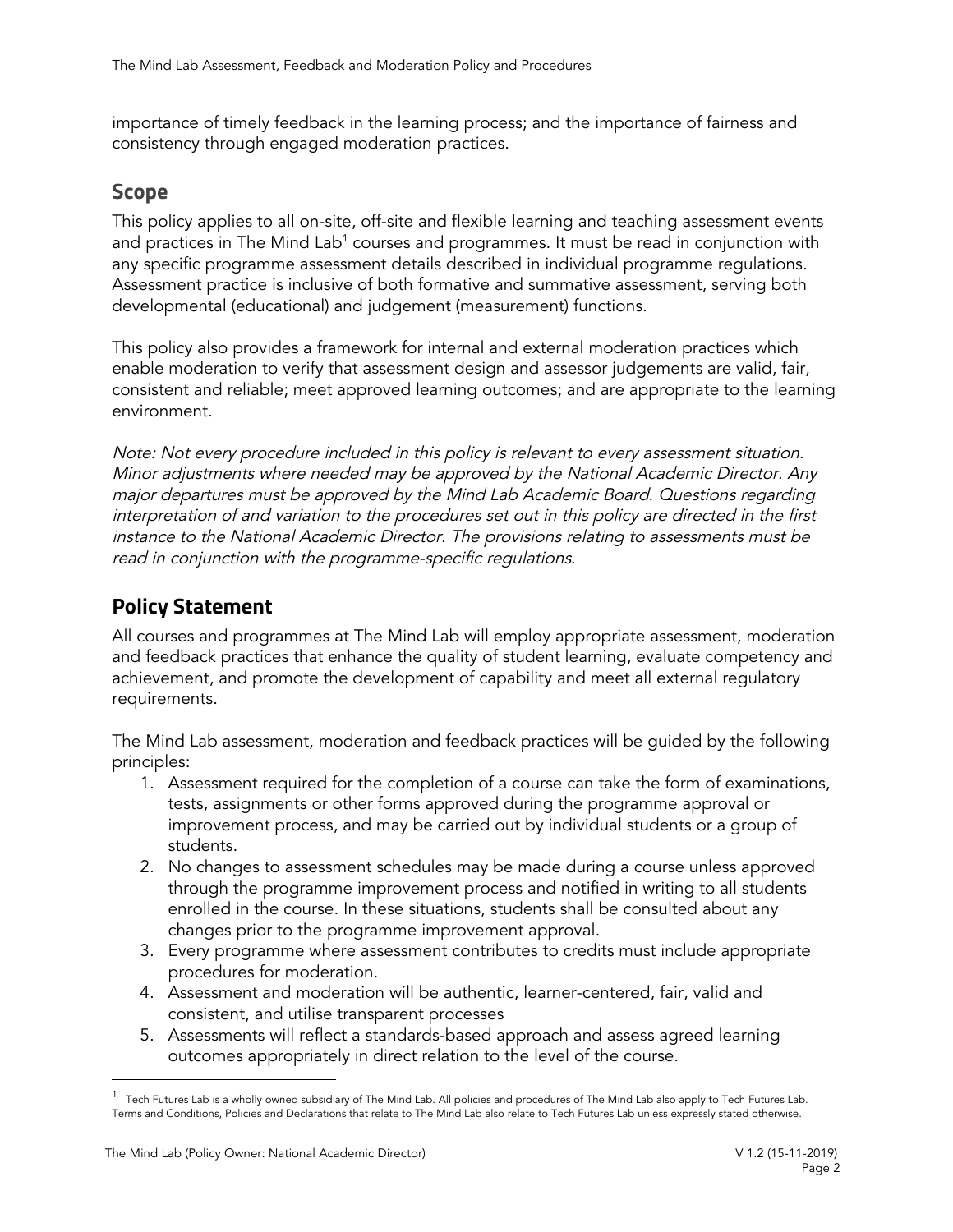- 6. Assessment and feedback practices will provide opportunities for learners and teachers to engage as responsible partners in the learning process.
- 7. Assessment may take many forms and use a variety of methods to provide equitable opportunities for every student to engage with learning processes and provide evidence of their learning, without any unnecessary barriers to progression.
- 8. Assessment events and methods will be:
	- a. valid (measure what they set out to measure and be consistent with the stated learning outcomes and level);
	- b. reliable (provide consistent results, regardless of the assessor, the assessment venue or timing of the assessment); and
	- c. practicable (can be carried out effectively, taking the required time and other resources into consideration).
- 9. The purpose of assessment will be made explicit to learners at all times.
- 10. Accurate and timely information regarding assessment and assessment conditions will be communicated to learners at the beginning of their study, usually within the first two weeks of the start of a course or programme.
- 11. Students have the right to submit assessments in te reo Māori or New Zealand Sign Language.
- 12. Students whose assessments have been affected by circumstances not in their control, will have the opportunity to apply for consideration under Special Assessment Circumstances procedures.
- 13. Assessment outcomes will be as stipulated in programme specific regulations, using the processes stated within The Mind Lab Academic Management Policy and Procedures.
- 14. All Assessment Outcomes will be verified and ratified by appropriate academic processes.
- 15. Student achievement (including assessment outcomes) will be tracked by The Mind Lab to ensure appropriate and timely student support.
- 16. Assessment Outcomes and assessment materials will be kept according to external regulatory rules.

# <span id="page-2-0"></span>**Responsibilities**

- 1. The Policy Owner is responsible for ensuring that this policy is kept up to date and meets the needs of learners and all relevant legislative and regulatory requirements.
- 2. The National Academic Director is responsible for ensuring that staff are resourced and supported to provide students with a range of innovative and appropriate assessment practices.
- 3. Programme Leads are responsible for ensuring students are provided with equitable access to resources which support learning and achievement.
- 4. Academic Board is responsible for monitoring and evaluating assessment and feedback practices as required in this policy and other requirements outlined in other policies and programme documents.
- 5. Academic Board and Academic Quality Working Group are accountable for implementing this policy paying particular attention to the following:
	- a. Coherence between course content and outcomes, and the development of student capability through assessment processes.
	- b. Ensuring students have a strong understanding of assessment practices.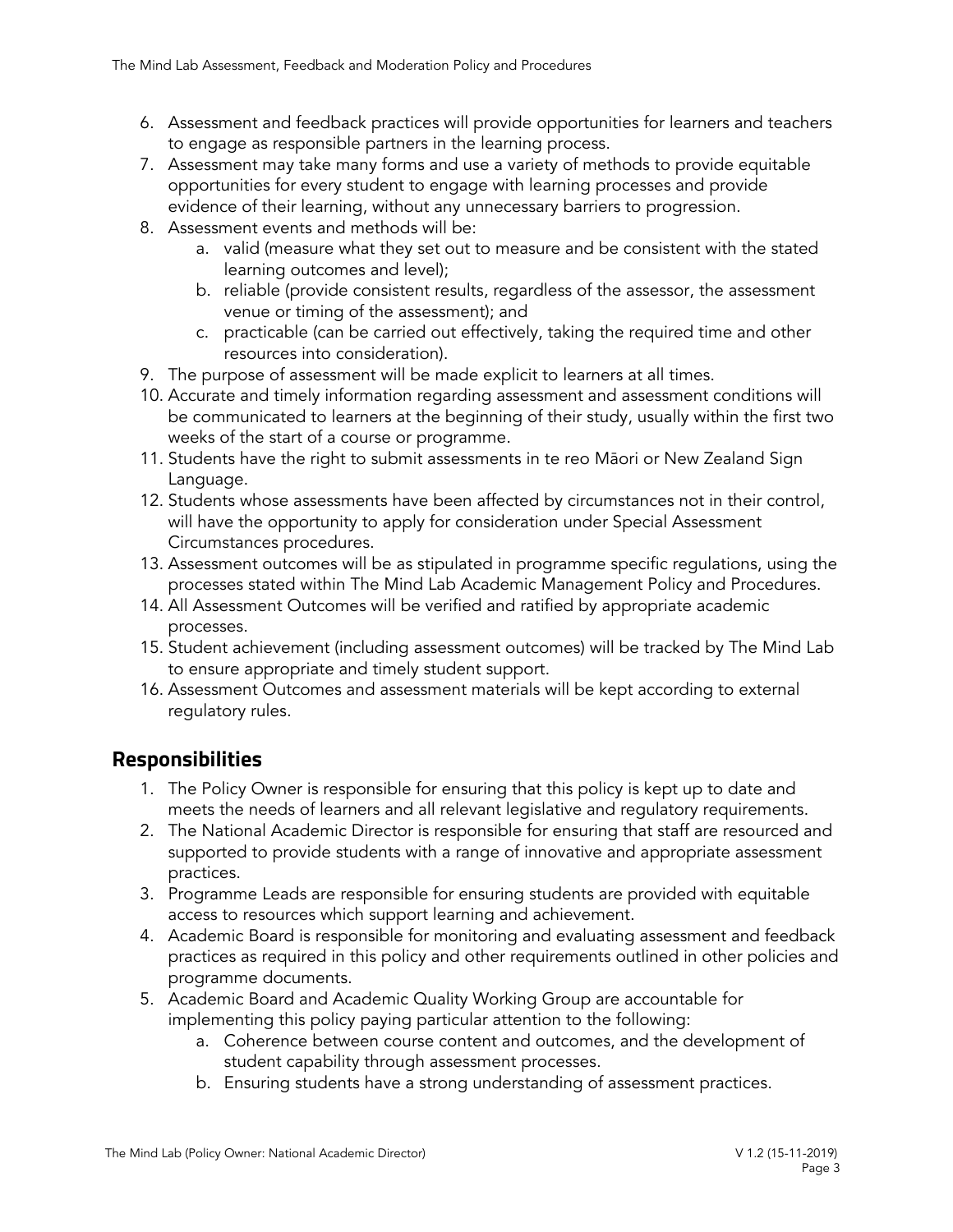- c. Developing assessment processes and criteria that promote student engagement and enhance their learning.
- d. Developing internal and external processes to ensure assessments are fair, valid and consistent.
- e. Designing assessments which reflect a balance between current course-content and lie-long learning capabilities.
- f. Ensuring there are opportunities for students to be assessed in te reo Māori and New Zealand Sign Language.
- g. Providing opportunities for student engagement in peer- and self-assessment.
- h. Ensuring a shared understanding between staff and students of assessment requirements and criteria.
- i. Providing opportunities (where appropriate) for student negotiation of the form and content of assessment;
- j. Ensuring students understand the type and nature of the evidence they may provide;
- k. Ensuring that all students are treated fairly in group-based assessments;
- l. Ensuring transparency and equity in marking student work against assessment criteria.
- m. Ensuring that the programme of assessment is equitable and considerate of student well-being.
- n. Ensuring that assessments are distributed appropriately across courses so that:
	- i. Staff and student workload is appropriate and manageable and
	- ii. The health and wellbeing of staff and students is protected and supported
- o. Ensuring the confidentiality and security of assessment results.
- p. Maintaining professional standards throughout assessment, moderation and feedback processes.
- 6. Academic Staff are responsible for taking the steps necessary to understand the principles and practices of assessment in this policy, and for ensuring that assessment, feedback and moderation requirements are met.

# <span id="page-3-0"></span>**Assessment, Moderation and Feedback Procedures**

*Assessment Setup*: The following activities are completed before commencement of courses (Accountability: Programme Lead). See also the Assessment Setup Process

- a. The validity, level and appropriateness of assessment items are robustly checked and reviewed through pre-moderation. See Moderation section below. See also Assessment and Moderation Panel section if relevant.
- b. Assessment details (as follows) are communicated clearly and through appropriate means to students e.g. student handbooks, student-facing assessment descriptors, the Learning Management System (Student Portal) and academic calendars. Student-facing Assessment Descriptors contain all pertinent information about assessment items including, where appropriate, the following (see also Student-facing Assessment Descriptors guideline and template);
	- i. Assessment submission expectations (including dates)
	- ii. A description of the assessment task aligned to the relevant learning outcomes (see guidelines).
	- iii. Assessment weightings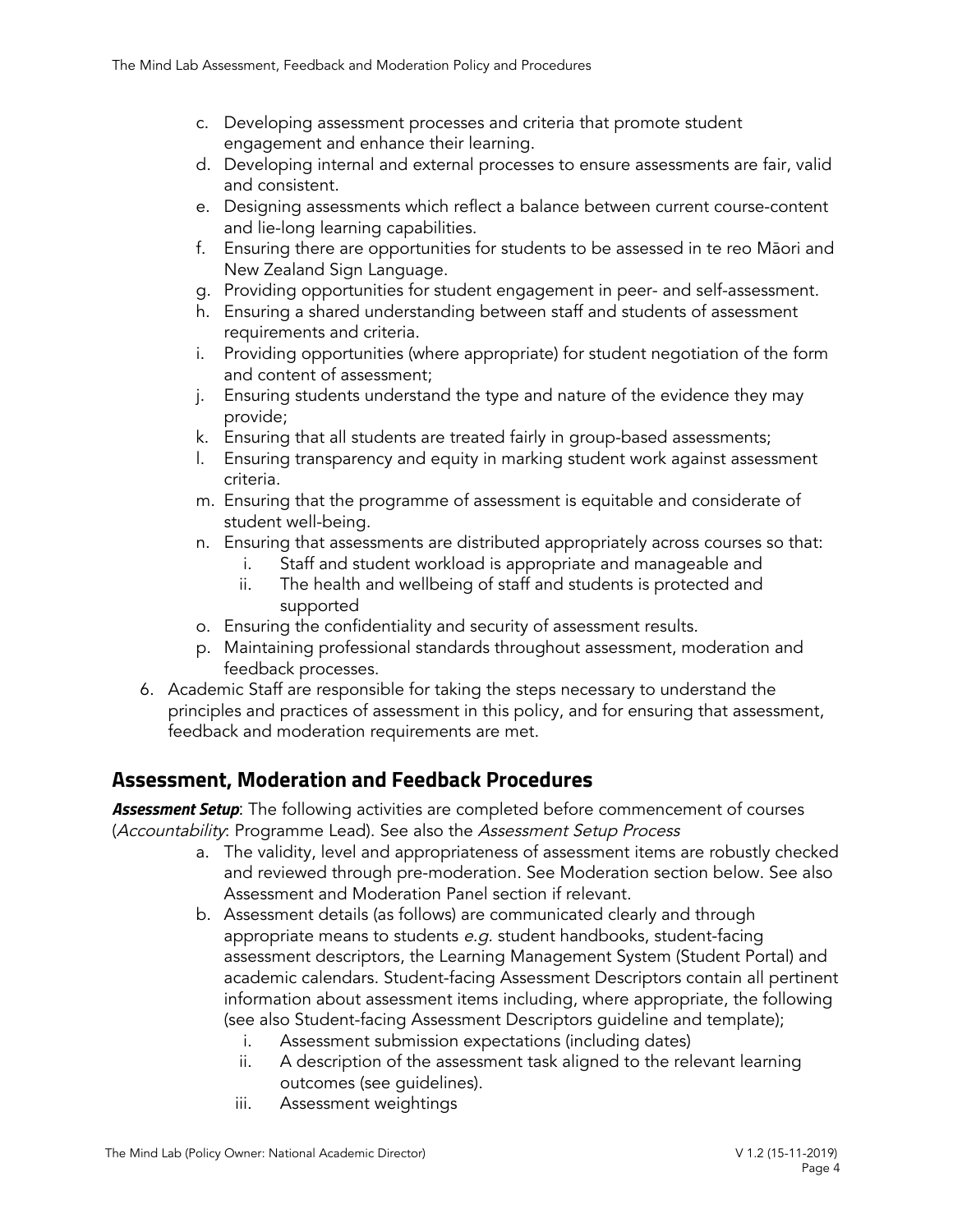- iv. Rubrics
- v. The assessment grading system (see below) and requirements to pass
- vi. Assessment turnaround policy (see below)
- vii. Assessment outcomes
- viii. What to expect and how to use assessment feedback
- ix. Implications and options following release of assessment outcomes
- x. Special Assessment Circumstances (see section below)
- xi. Te Reo Māori and New Zealand Sign Language submission options (see section below)

# <span id="page-4-0"></span>*Special Assessment Circumstances:*

- 1. Special Assessment Circumstances (SAC) relate to student performance in compulsory assessments being affected by factors beyond the control of the student.
	- a. "Affected" means influenced in some way. For examinations, tests, and assessments, this may include the inability to attend any or all of the Assessment events, or diminished performance. For all other assessment items, it may be the inability to meet deadlines or diminished performance within deadlines.
	- b. "Factors beyond student control" means any circumstance or event which the student could not foresee or reasonably have prevented, including, but not limited to sickness, injury or bereavement.
- 2. Students must apply for Special Assessment Circumstances no later than 7 days after the assessment deadline.
- 3. Applications should normally be supported with evidence (for example, a medical certificate or other documentation), unless otherwise discussed with the Programme Lead.
- 4. SAC outcomes can include the following;
	- a. An aegrotat estimation of the grade based on other same-course assessment outcomes that map to relevant learning outcomes.
	- b. An assessment extension of no longer than 6 weeks.
	- c. An alternative option designed by the programme lead to ensure relevant learning outcomes are assessed.
- 5. The SAC/ESAC procedure for approval and tracking of SAC applications and outcomes is the responsibility of the National Academic Registrar and Programme Leads.

# <span id="page-4-1"></span>*Exceptional Special Assessment Circumstances:*

- 1. In exceptional circumstances, students can apply for Exceptional Special Assessment Circumstances (E-SAC). E-SAC applications are for:
	- a. Rare occasions when it would be unreasonable and insensitive to ask students to complete a SAC form; or when the situation was such that SAC submission deadlines have been missed as a result of the exceptional circumstances.
- 2. Students must contact the Programme Lead directly to discuss the circumstances, normally no later than 7 days after the assessment due date. Programme Leads can complete the form on behalf of the student and provide documentation as evidence.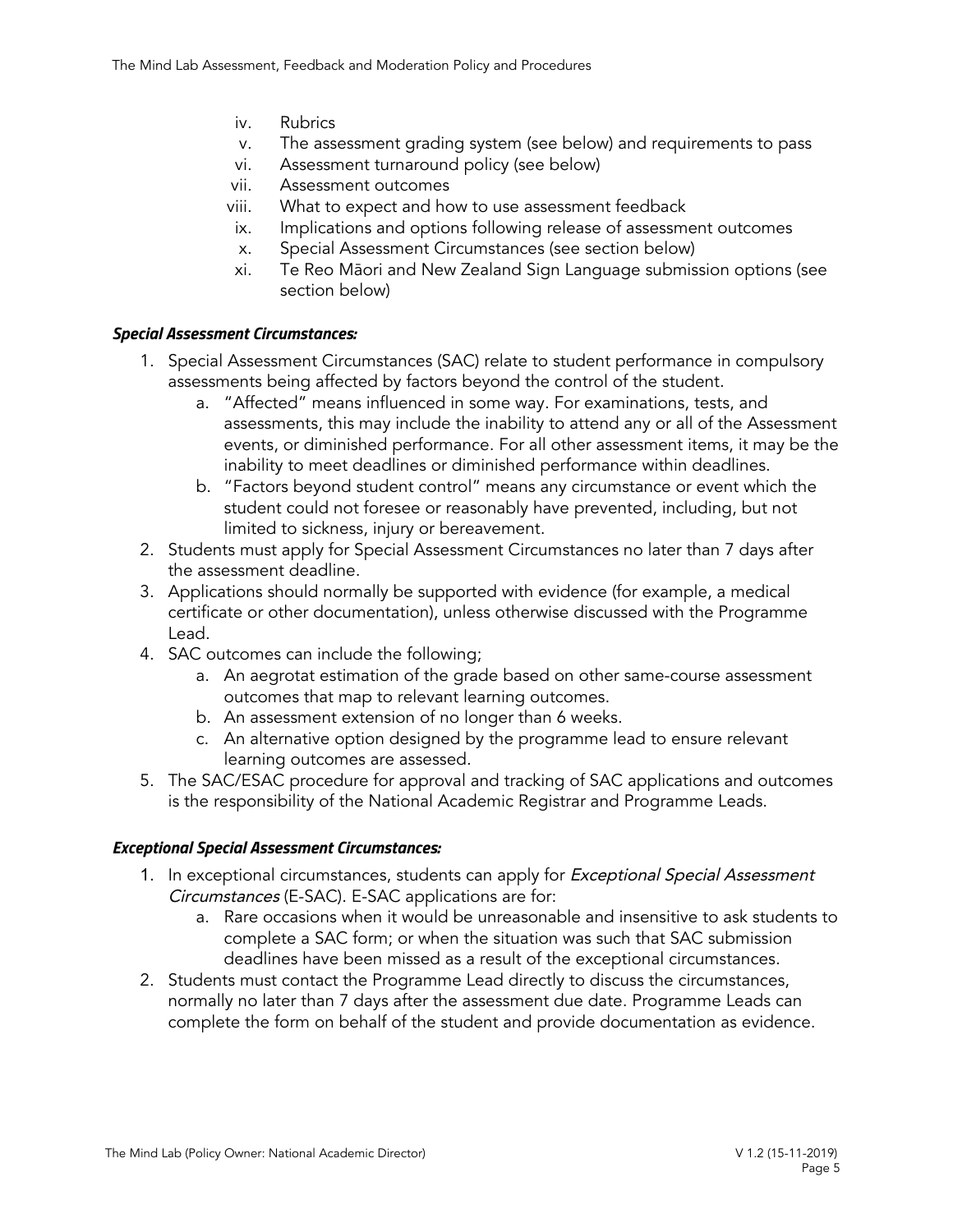#### <span id="page-5-0"></span>*Assessment Outcomes:*

Assessment Outcomes including grades are awarded using one of the assessment systems stated below, as specified in the programme specific regulations and Course Descriptors. The final outcome including grades for each course will be recorded once students have completed all summative assessments.

**1. Achievement-Based Assessment (4 point):** In a course where a 4 point Achievement-Based Assessment is used, the following grades can be given:

| А              | $80 -$<br>100 | Credits<br>earned    |
|----------------|---------------|----------------------|
| B              | 65-79         | Credits<br>earned    |
| $\overline{C}$ | 50-64         | Credits<br>earned    |
| D              | 0-49          | No credits<br>earned |

**2. Achievement-Based Assessment (11 point):** In a course where a 11 point Achievement-Based Assessment is used, the following grades can be given:

| A<br>$^{+}$ | 90-100 | Credits<br>earned |
|-------------|--------|-------------------|
| A           | 85-89  | Credits<br>earned |
| $A -$       | 80-84  | Credits<br>earned |
| B<br>$^{+}$ | 75-79  | Credits<br>earned |
| B           | 70-74  | Credits<br>earned |
| $B -$       | 65-70  | Credits<br>earned |
| C<br>$^{+}$ | 60-64  | Credits<br>earned |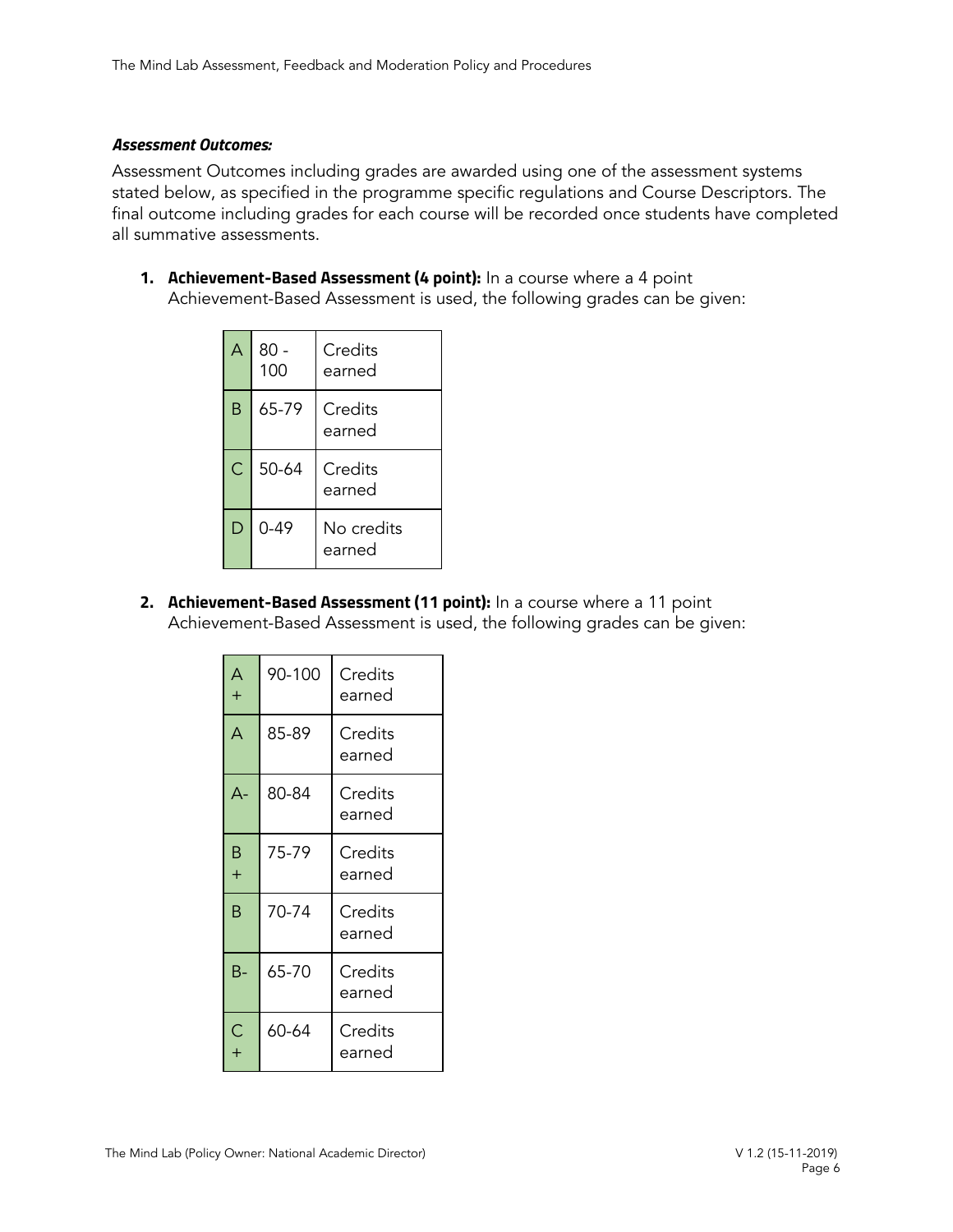| Ć     | 55-59    | Credits<br>earned    |
|-------|----------|----------------------|
| $C -$ | 50-54    | Credits<br>earned    |
| D     | 40-49    | No credits<br>earned |
| E     | $0 - 39$ | No credits<br>earned |

# **3. Competency-Based Assessment**

Candidates must demonstrate competency for all Learning Outcomes. Course assessment outcomes are determined in the following manner:

- a. A pass is an achievement of competency in all Learning Outcomes of the course. The learning objectives are considered separately but they are interconnected.
- b. Pass with requirements awarded when the majority of Learning Outcomes are met, but some more work is required from the student for a Pass grade to be awarded (see more information below).
- c. Not competent awarded when assessments do not meet any of the Learning Outcomes to the level expected. Full resubmission required.

In a course where Competency Based Assessment is used, the following assessment outcomes can be given:

|     | Pass                       | Credits earned            |
|-----|----------------------------|---------------------------|
| DE. | Pass with<br>Requirements* | Credits not yet<br>earned |
| NC  | Not Competent              | No Credits<br>earned      |

# <span id="page-6-0"></span>*\*Pass with Requirements*

Programmes and courses that have a pass with requirements option should normally follow the procedure outlined below unless otherwise stated in specific programme regulations.

- a. Usually an assessment item that has a Pass With Requirements option is assessed using a Competency-Based Assessment process (to obtain a Pass grade an assessment item must meet all assessment criteria in order to evidence competence).
- b. When an Assessment and Moderation Panel considers an assessment item to have met most but not all criteria, minor or major requirements can be set by the Panel. These requirements would need to be met by a date determined by the Panel and to the satisfaction of an authority (such as the Programme Lead or the Panel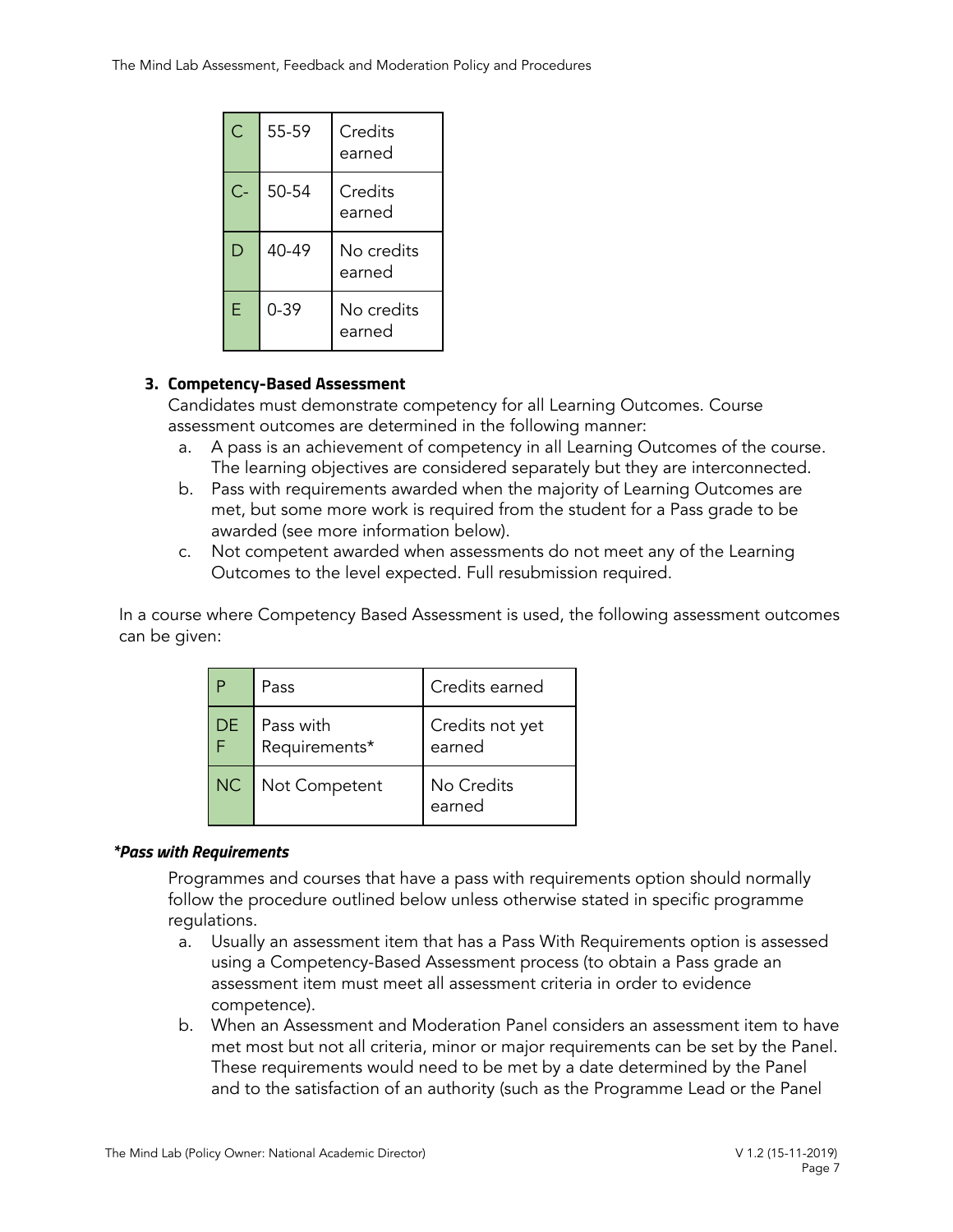convenor) as determined and clearly communicated by the Panel. The timeframe for completing requirements should not normally be more than 2 weeks.

- c. The student will receive a DEF (deferred) administrative grade until the requirements are or are not met.
- d. Once requirements have been submitted by the student, and a Pass grade approved by the delegated authority, communication must be sent to the student to inform them of the Pass grade being awarded. This communication should be filed in the Digital Filing Cabinet (see Academic Records Management, in Academic Management Policy).
- e. If requirements submitted still do not allow the assessment to Pass, a Not Competent grade must be given. Students must be informed of this result, and offered the opportunity to apply for a full resubmission of the assessment (see below for details on resubmissions).

# <span id="page-7-0"></span>*Administrative grades*

The following administrative grades will be used and may be awarded to students in circumstances identified below; where any grades lead to the accumulation of credits toward a qualification, the administrative grade listed identifies whether credits are "earned" or "not earned".

| Code       | Grade                  | Explanation                                                                                                                                                                                                                                                                                                                                                                                                                                                                                                                     |
|------------|------------------------|---------------------------------------------------------------------------------------------------------------------------------------------------------------------------------------------------------------------------------------------------------------------------------------------------------------------------------------------------------------------------------------------------------------------------------------------------------------------------------------------------------------------------------|
| <b>DNC</b> | Did Not<br>Complete    | Assessment Level: recorded if students do not submit an<br>assessment.<br>Course Level: recorded if students have either withdrawn after<br>75% of the scheduled Course duration; or not attempted a<br>compulsory item of Assessment within a Course. No Credits<br>earned.<br>Programme level: recorded if students withdraw from a<br>programme after 75% of the programme duration has been<br>completed, irrespective of grades attained at course level. Credits<br>earned depending on courses completed by the student. |
| <b>DEF</b> | Deferred               | Assessment Level: recorded if students have an SAC/ESAC, or<br>receives a Pass with Requirements grade.                                                                                                                                                                                                                                                                                                                                                                                                                         |
| W          | Withdrawal             | Course Level: recorded if students withdraw from a Course after<br>10% of the scheduled Course duration and up to, or at, the date at<br>which 75% of the scheduled Course has passed. No Credits<br>earned.<br>Programme level: recorded if students withdraw from a<br>programme after the last date for withdrawal with a refund but<br>before 75% of the programme is completed.                                                                                                                                            |
| <b>NGA</b> | No Grade<br>Associated | Course Level: No Grade Associated: Course Assessment and<br>reporting of results is carried out by an external agency. No<br>Credits earned.                                                                                                                                                                                                                                                                                                                                                                                    |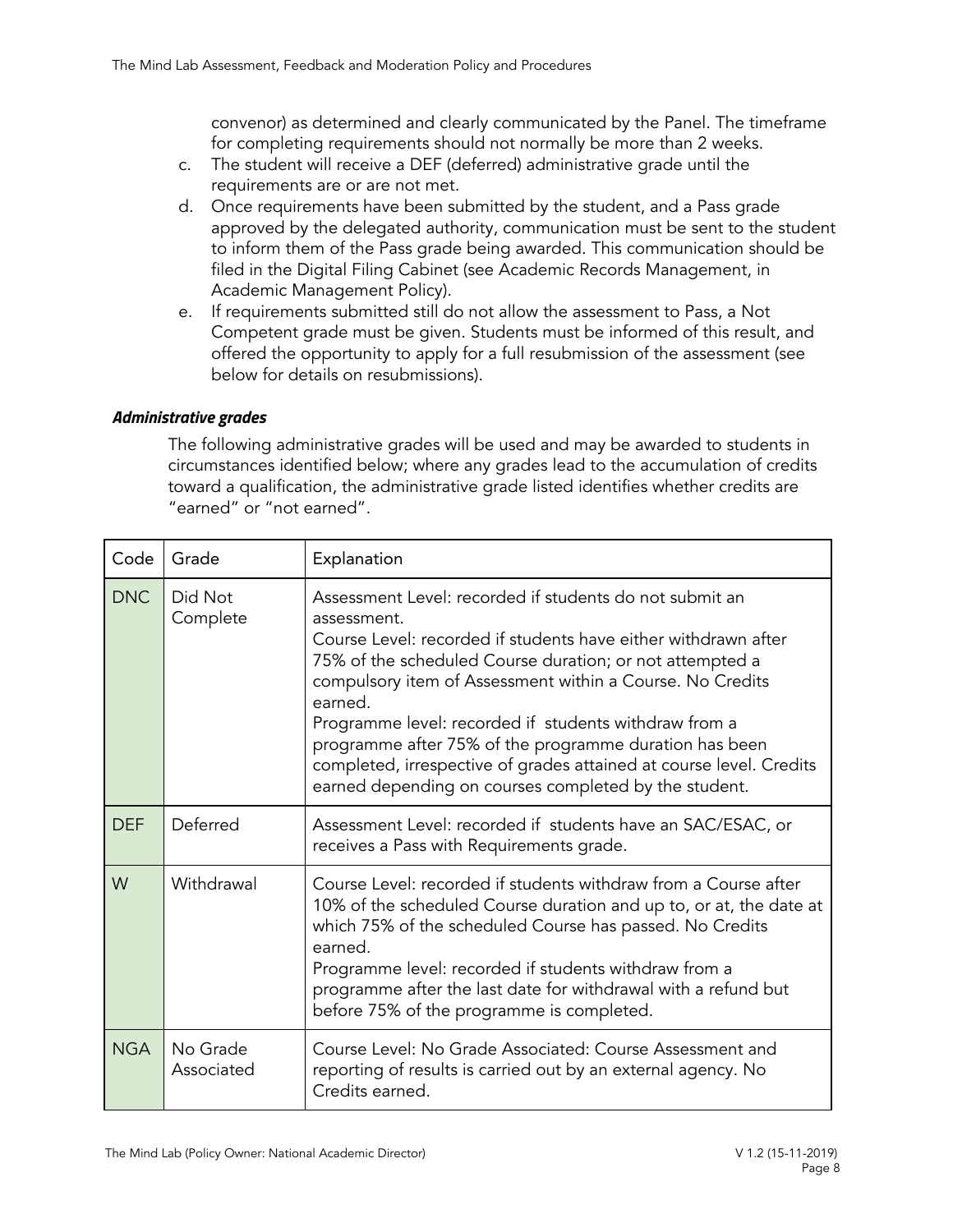| <b>SUS</b> | Suspended                             | Course Level: recorded when students suspend their enrolment.<br>Level 9 courses only.                                                                                                                                                                                                                                 |
|------------|---------------------------------------|------------------------------------------------------------------------------------------------------------------------------------------------------------------------------------------------------------------------------------------------------------------------------------------------------------------------|
| <b>SCR</b> | <b>Specific Credit</b><br>Recognition | Course Level: Specified credits earned through Cross Credit from<br>another Qualification and/or through the Assessment of Prior<br>Learning                                                                                                                                                                           |
| <b>NCR</b> | Non Specific<br>Credit<br>Recognition | Course Level: Non-specified credits earned through Cross Credit<br>from another Qualification and/or through the Assessment of Prior<br>Learning                                                                                                                                                                       |
| <b>RP</b>  | <b>Restricted Pass</b>                | The relevant Academic Authority may award a 'restricted pass' in a<br>course which was narrowly failed and where there is ample<br>evidence that marginal failure is compensated by good overall<br>performance. The student has been awarded a restricted pass<br>subject to Academic Board Approved. Credits earned. |

#### <span id="page-8-0"></span>*Resubmissions for Level 8 Assessment Items:*

- 1. Students who have failed an assessment item can apply to the Programme Lead for a resubmission opportunity within 7 days of receiving their assessment feedback. .
- 2. Unless otherwise specified in programme regulations, students can normally apply for a resubmission of one assessment item for each course.
- 3. Under normal circumstances, students can apply for a resubmission of one assessment item in each course, subject to a maximum of 4 resubmissions during their enrolment in a programme
- 4. The timeframe for submitting a resubmission after a Not Competent or less than 50% grade is normally between 2 - 4 weeks. The specific timeframe for each application will be determined by the Programme Lead.
- 5. The Academic Quality Working Group delegates authority for approval of resubmissions to the Programme Lead. All resubmission applications and approval conditions must be noted and discussed at The Mind Lab Academic Quality Working Group.
- 6. Resubmission outcomes can be:
	- a. Competency Based Assessment: Competent/Not Competent
	- b. Achievement Based Assessment: No more than 50% grade can be achieved

# <span id="page-8-2"></span><span id="page-8-1"></span>*Assessment of Level 9 Assessment Items:*

#### *Assessment and Moderation Panels*

- 1. All Level 9 research projects are assessed by an Assessment and Moderation Panel.
	- a. The assessors are asked not to conduct a critique, but to establish for themselves the standard of the work as aligned to the candidate's agreed-on stated outcomes and criteria.
	- b. The presentation may be recorded on video as an archival record of the project.
	- c. The presentation can be a public event (unless otherwise requested) and therefore an audience will be in attendance and may contain important project stakeholders.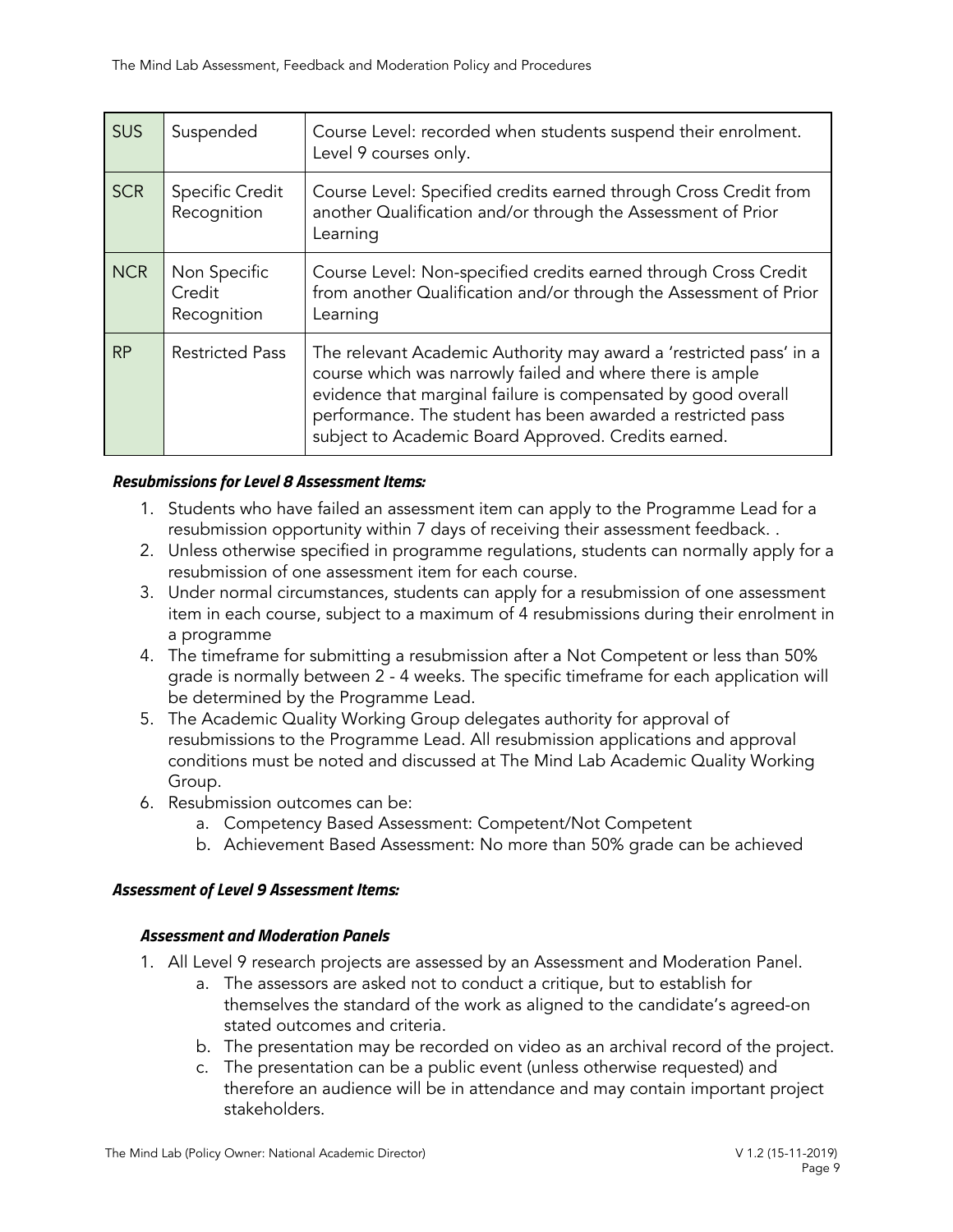2. The Assessment and Moderation Panel are made up of internal and external examiners, Supervisors, and Programme Lead or delegated authority as Convenor. Supervisor are members as advocates of their students. Each Panel must have at least one external member.

Note: External examiners need to complete Conflict of Interest [form](https://docs.google.com/document/d/17D-78qjEpZirZl7fzoff0XSTDhkkAiwUO9kIRPo6KyE/edit?ts=5c6b3e17).

- 3. Assessment and Moderation Panel membership must be approved by the National Academic Director before assessments are submitted. Academic Quality Working Group to be notified of Panel membership.
- 4. All level 9 Research reports of less than 90 credits must be examined by at least two examiners. Both examiners can be internal, but should not have been involved with the student's work previously.
- 5. All level 9 Research reports of 90 credits or more must be examined by at least two examiners:
	- a. One of these examiners may be an internal staff member of The Mind Lab not familiar with the student work under consideration.
	- b. One examiner will be an independent external examiner who is not a member of the academic staff of The Mind Lab, and who has not acted previously as the candidate's supervisor.
- 6. Supervision cannot be examiners of their own students' summative assessments for level 9 courses.
- 7. The Assessment and Moderation Panel shall, at the time of the presentation of work, determine and recommend a grade to the Assessment Convenor. The panel may recommend that a project be:
	- a. Accepted and a pass grade awarded.
	- b. Accepted and a pass grade awarded after requirements have been met to the satisfaction of the Assessment Convenor;
	- c. Rejected in its present form and awarded a Fail/Not Competent grade, but be permitted to apply for a resubmission to be assessed by at least one of the original examiners, including at least one external examiner (if the candidate is enrolled in a level 9 course of at least 90 credits). Other courses can be re-assessed with an internal examiner.
	- d. Failed with no right of resubmission, and awarded a Fail/Not Competent grade.
- 8. The Assessment Convenor shall provide a written report to the Academic Quality Working Group, detailing the examiners' recommendations including any required amendments at the earliest possible date after the assessment has been held. In the event that the Assessment Panel recommend accepting the project after requirements have been met, or rejecting it in its present form but permitting re-submission, the Convenor's report shall:
	- a. Detail any amendments which the candidate is required to make to the project and the timeframe for completion of these requirements.
	- b. Detail the shortcomings in the project which make it unacceptable in its present form, along with an indication of which of the examiners will re-assess the re-submitted work.
	- c. If assessors do not agree about the final grade, and at least one of them thinks that the work does not merit a passing grade, the Assessment Convenor will conclude that further adjudication of the work is necessary.
	- d. In cases when adjudication is necessary, the Assessment Convenor will request for approval by the National Academic Director the appointment of an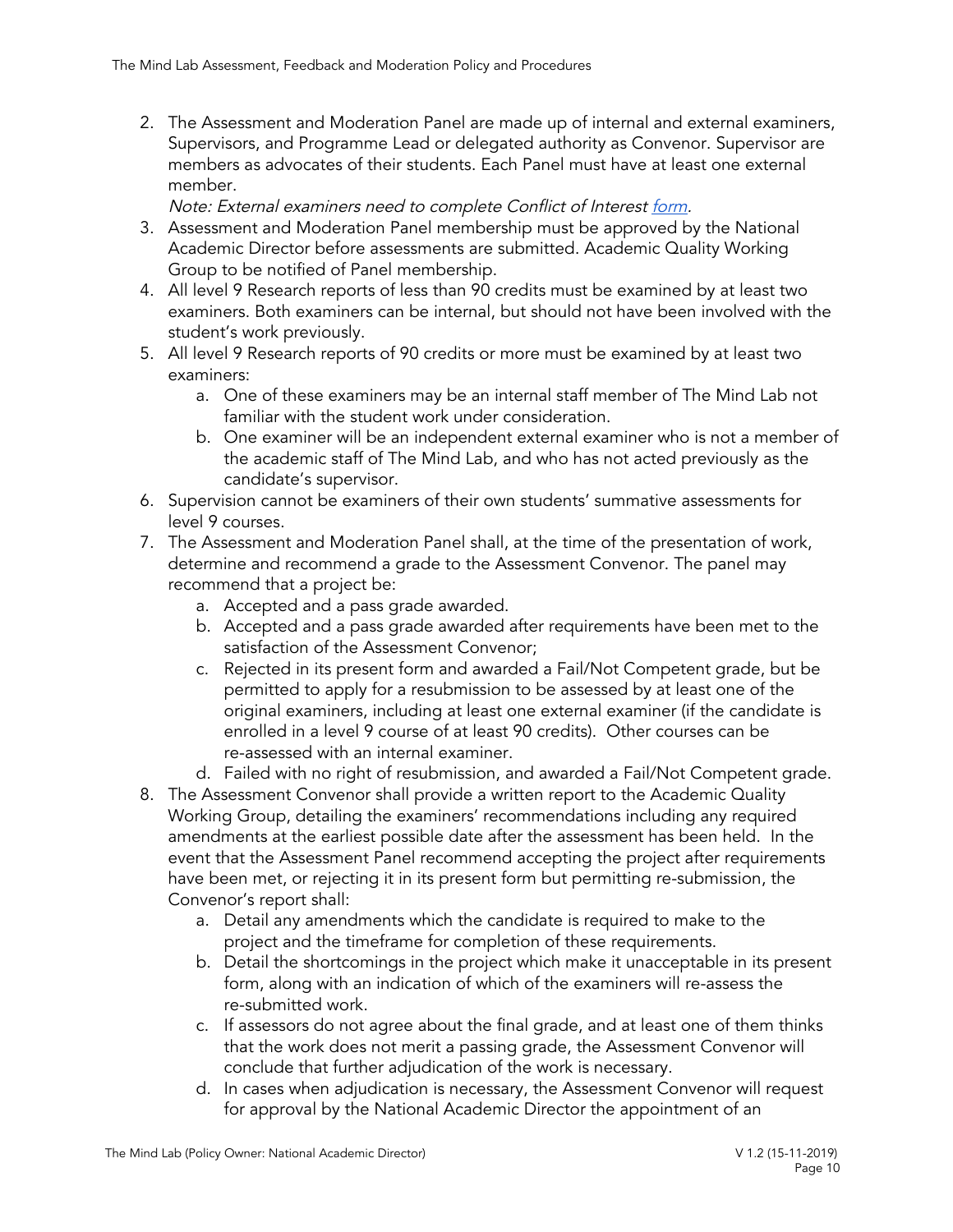independent adjudicator. The adjudicator will be normally be external to The Mind Lab and will be provided with both the student's research work and a copy of the Assessment Convenor's report and the grade recommendations. The adjudicator's decision is final. The adjudicator will be an expert in the relevant field with expertise related to the specific project. Any and all correspondence with the candidate regarding the outcome of an adjudicated assessment process shall be conducted by the Academic Board or delegated authority.

# <span id="page-10-0"></span>**Resubmission of Level 9 assessment items (under Assessment and Moderation Panel process)**

1. If a candidate receives a *Not Competent* grade for an assessment, they have the option to apply to the Assessment and Moderation Panel for an opportunity to resubmit. They must apply in writing within 7 days of receiving the fail grade. A due date for the re-submission will be determined if the Assessment and Moderation Panel deems the candidate worthy of an opportunity to resubmit.

Note: If circumstances for the fail grade are exceptional, the SAC process should be followed, not the resubmission process.

- 2. A resubmission application can be applied to:
	- a. Initial submission of the assessment
	- b. Failure to complete the requirements for an assessment
- 3. Unless otherwise stated in the programme regulations, students can normally only apply for one re-submission per course. An application must be made, and will be approved by the Assessment and Moderation Panel Convenor. The following criteria should be used as the basis for determining eligibility to resubmit:
	- a. Unanimous agreement by members of the Assessment and Moderation panel that the candidate is committed and likely to succeed on the remainder of programme.
	- b. The candidate must have completed all other requirements of the course (including any compulsory formative assessments ).
	- c. The candidate must agree to sign a document, with the Programme Lead, committing to reaching all future milestones of the programme.
- 4. Resubmission Outcomes:
	- a. For achievement based assessment, a resubmitted assessment cannot be awarded more than 50%.
	- b. For competency based assessment, a resubmitted assessment can only be awarded a Pass or Not Competent grade. Pass with requirements cannot be awarded.

#### <span id="page-10-1"></span>**Level 9 Project Report Embargo Guidelines**

- 1. Unless students are otherwise informed, all Level 9 research reports and artefacts submitted by students are automatically embargoed. If students do not want their work to be embargoed, they must contact [academicmanagement@themindlab.com.](mailto:academicmanagement@themindlab.com)
- 2. All final reports and artefacts will be filed in a secure Research Management System. All non-embargoed reports will be made publicly available through The Mind Lab E-Press.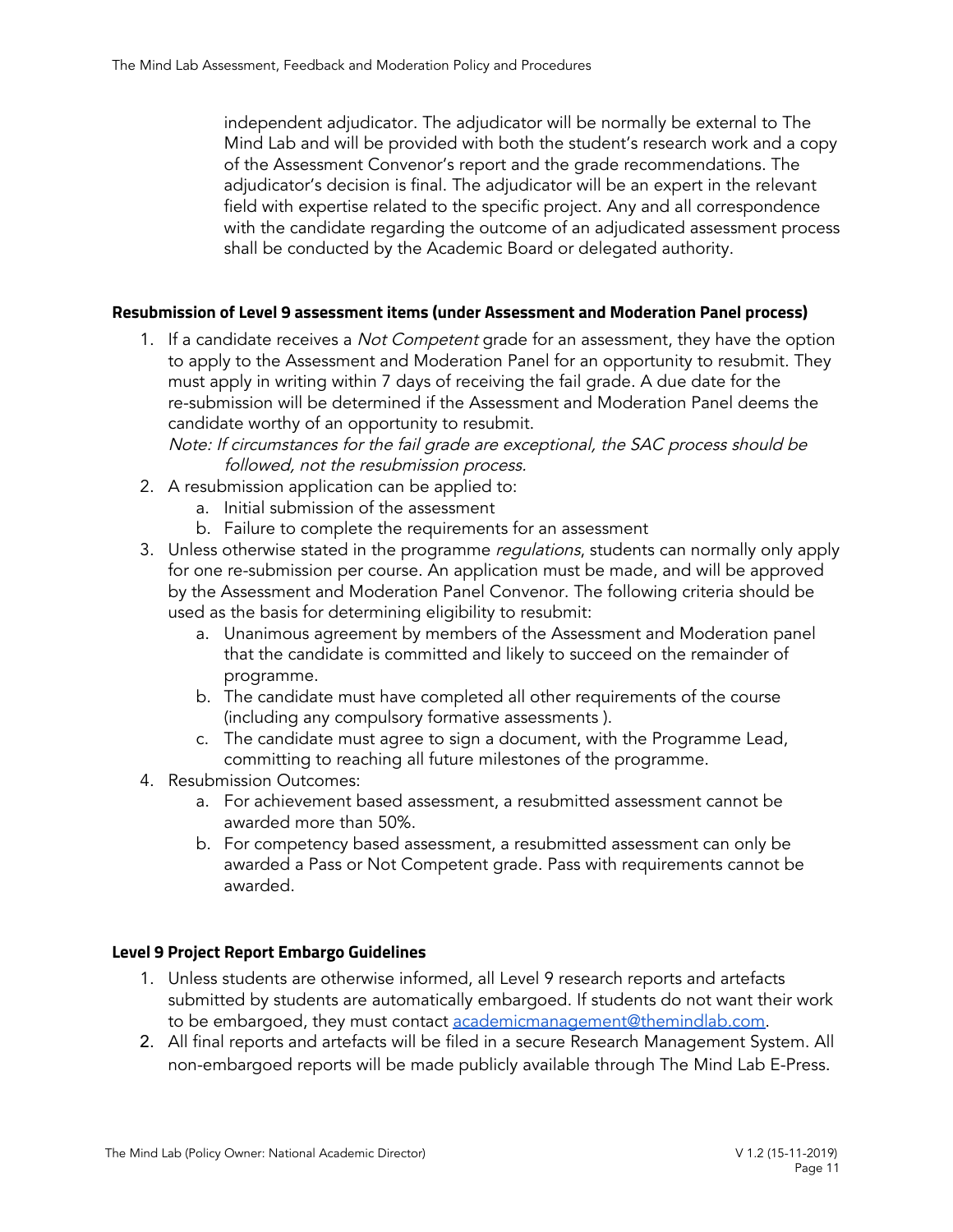#### <span id="page-11-0"></span>**Assessment Turnaround and Feedback:**

- 1. Feedback for both formative and summative assessed work (including grades where relevant) will be provided to learners within a specified timeframe, normally no later than 3 weeks after the due date of the assessment.
- 2. Timely feedback on student work is to be provided with the intention of enhancing learning and achievement. Feedback should be aligned to learning outcomes and assessment criteria. Feedback timeframes should be explained to students, and documented feedback provided.
- 3. Feedback must be well documented for moderation purposes and recorded accurately against students records.

#### <span id="page-11-2"></span><span id="page-11-1"></span>**Feedback Procedures**

#### *Release of assessment outcomes*

- 1. Assessment outcomes and feedback for formative and summative assessments will be released to students in The Mind Lab Learning Management System not later than 3 weeks after submission.
- <span id="page-11-3"></span>2. Formative assessment outcomes do not contribute to the calculation of the final grade.

#### *Moderation*

- 1. Robust internal and external moderation processes will be implemented for all programmes, to ensure fairness and consistency across markers.
- 2. Moderation is built into assessment processes through Assessment and Moderation Panels for all summative assessments.

# <span id="page-11-4"></span>*Moderation Procedures*

- 1. All moderations processes meet or exceed external regulatory body requirements (e.g. NZQA).
- 2. All programmes must have moderation plans submitted by the Programme Lead to the AQ Working Group for approval before the commencement of a cohort. All moderation plans must ensure the following;
	- a. Pre-assessment moderation ensures the validity of assessment tools and activities
	- b. Post-assessment moderation ensures assessment decisions are accurate and consistent. This includes moderation and benchmarking of assessments submitted in te reo Māori or New Zealand Sign language.
	- c. Minimum moderation requirements Level 8 and Level 9 (60 credits or below): All assessment items are internally moderated every second intake and externally every third intake.
	- d. Minimum moderation requirements Level 9 (over 60 credits): All assessment items are externally moderated.
	- e. All assessment items are moderated internally and externally in the first intake of any newly approved programme.
	- f. Moderation plans include actions from prior external moderation reports.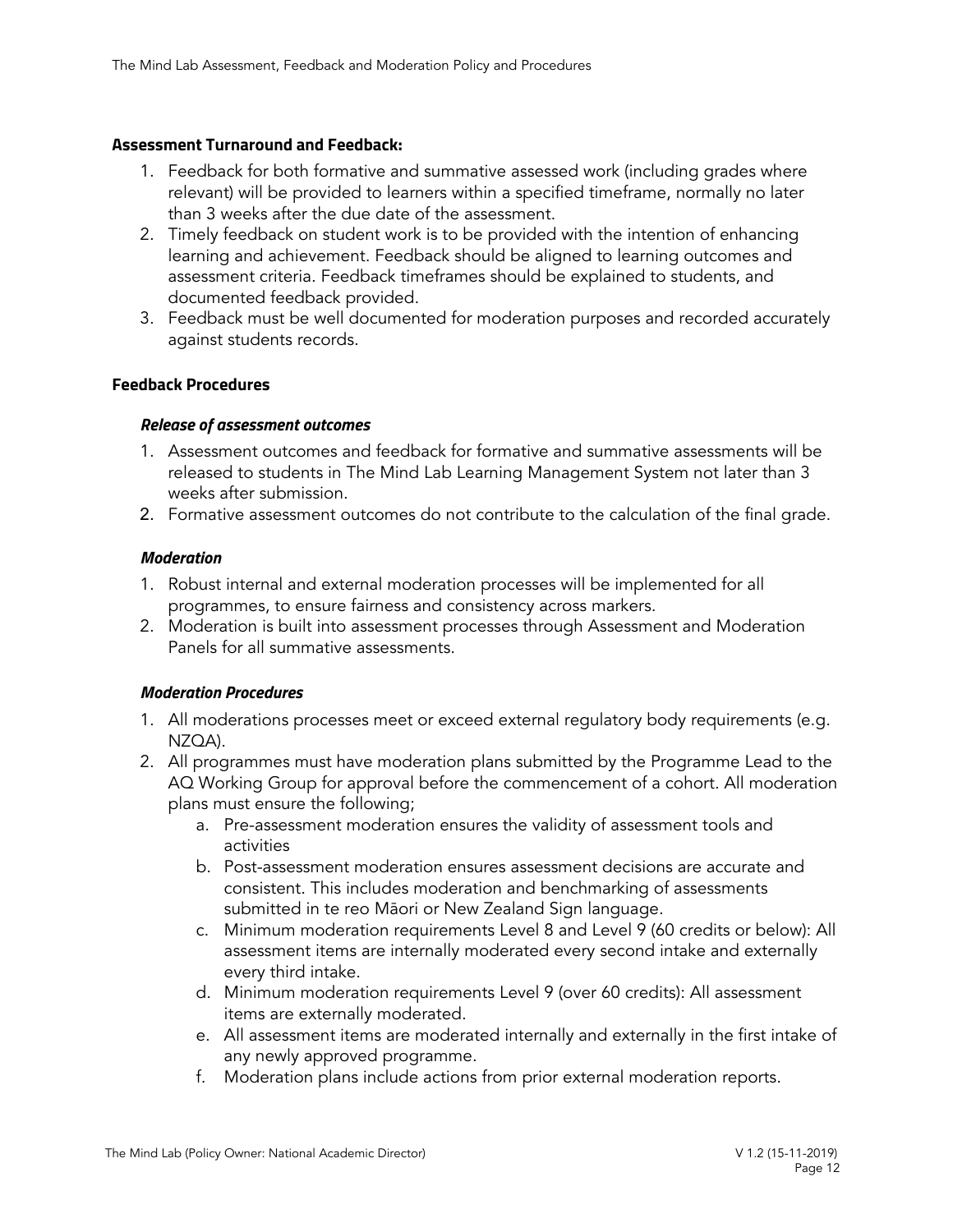- g. Moderation plans include how moderation is documented and reported to AQ Working Group.
- 3. Evidence of moderation for the year prior must be submitted to the AQ Working Group annually each February at the latest.
- 4. The following moderation requirements apply at an assessment, course and programme level for each programme intake.

|                                          | Internal                                                                                                                                    | External                                                                                                                                                                                                                                                                                            |
|------------------------------------------|---------------------------------------------------------------------------------------------------------------------------------------------|-----------------------------------------------------------------------------------------------------------------------------------------------------------------------------------------------------------------------------------------------------------------------------------------------------|
| Assessment Moderation<br>Requirements    | Double marking<br>and/or<br>moderation by Programme<br>Lead or representative<br>and/or<br>assessment by Assessment<br>and Moderation Panel | Level 8 and Level 9 (60<br>credits or below):<br>Moderation of all<br>summative assessment.<br>Level 9 (over 60 credits):<br>External Assessment and<br>Moderation of all<br>summative assessment<br>moderated together with<br>other related summative<br>assessments (e.g. Project<br>Plan/Scope) |
| <b>Course Moderation</b><br>Requirements |                                                                                                                                             | External moderator to<br>overlook a sample of<br>marked assessments and<br>A&M panel reports.                                                                                                                                                                                                       |
| Programme Moderation<br>Requirements     |                                                                                                                                             | External Monitors (NZQA<br>and other regulatory<br>professional and<br>government bodies)                                                                                                                                                                                                           |

# *Assessment Tracking:*

Assessment submissions are tracked by TML staff. Appropriate action is taken (including student communication) when students fail to submit assessment items by set deadlines. See Assessment Tracking Process.

# *Ratification of Final Course Outcomes and Grades*

Assessment outcomes are verified and signed off by the programme lead and ratified with the National Academic Registrar. See Assessment Outcome Ratification Process.

# *Academic Record Management:*

Assessment outcomes, course and qualification completion are managed according to Academic Records Management Policy and Procedures outlined in the Academic Management Policy, in compliance with external regulation.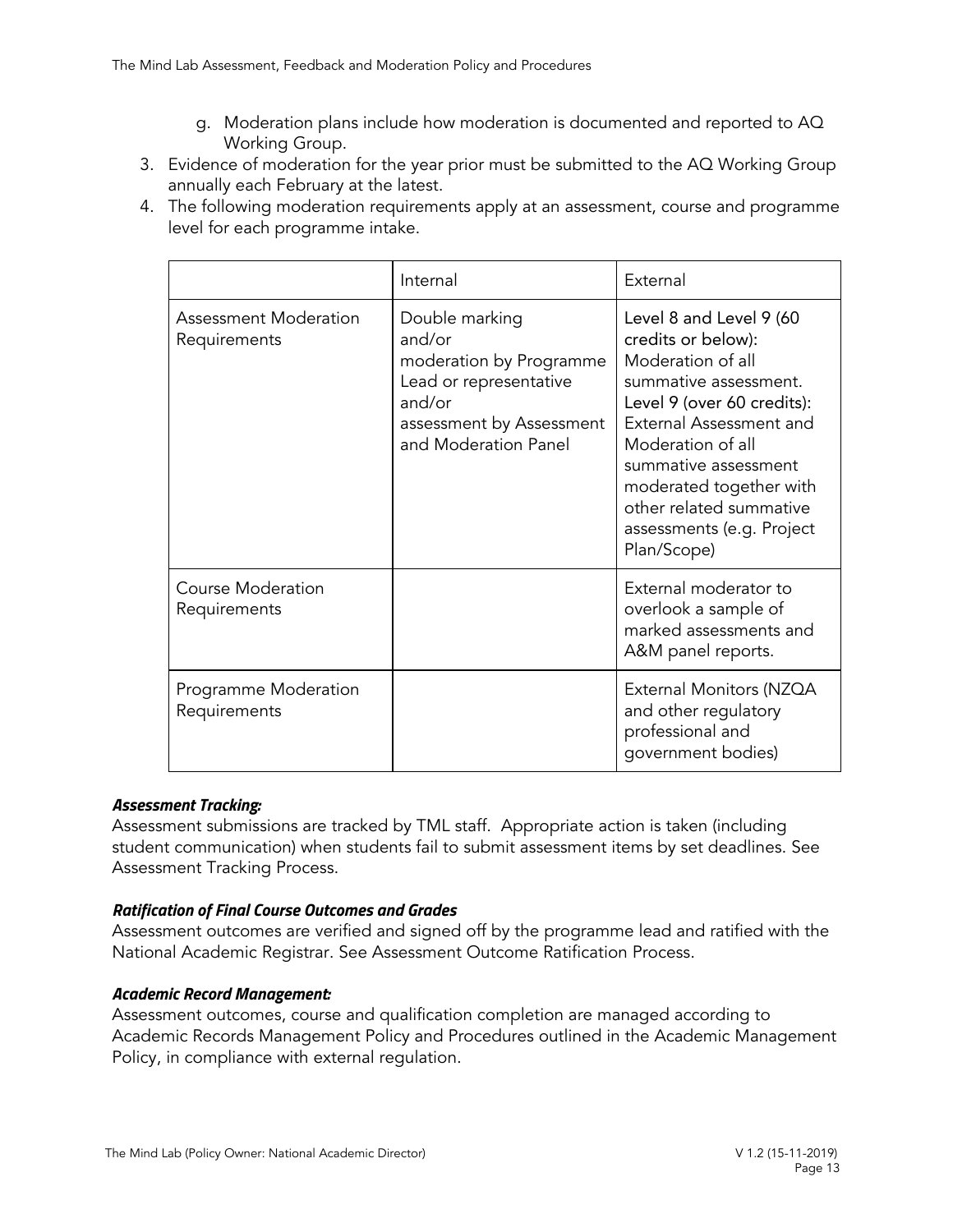| <b>Definitions</b>                                   |                                                                                                                                                                                                                                                                                                                                                                                                                           |
|------------------------------------------------------|---------------------------------------------------------------------------------------------------------------------------------------------------------------------------------------------------------------------------------------------------------------------------------------------------------------------------------------------------------------------------------------------------------------------------|
| Consistent                                           | means that, given similar circumstances, the assessor would make the<br>same judgement again and the judgement will be similar to judgements<br>that other assessors would make                                                                                                                                                                                                                                           |
| Fair                                                 | means that assessment methods will not disadvantage individuals or<br>groups by hindering or limiting them in ways unrelated to the evidence<br>sought                                                                                                                                                                                                                                                                    |
| Feedback                                             | means information or comment (including grades where appropriate)<br>about students' performance of the assessment task, which is the basis<br>for affirmation, learning or improvement                                                                                                                                                                                                                                   |
| Valid                                                | means that assessment will be fit for purpose, so that assessment<br>focuses on the requirements specified in the learning outcomes                                                                                                                                                                                                                                                                                       |
| A work-based or<br>work-relevant<br>research project | A work-based or work-relevant research project is a project based-in<br>and/or relevant to the candidate's area of interest, discipline or practice.<br>This is identified and defined by the master's candidate.                                                                                                                                                                                                         |
| Embargoed                                            | Project reports that are embargoed are not publically available, but<br>stored securely at The Mind Lab to comply with NZQA PTE Enrolment<br>and Academic Records Rules 2012.                                                                                                                                                                                                                                             |
| Formative<br>Assessments                             | These assessments do not contribute marks towards students overall<br>course grade. The purpose of formative assessments is to provide<br>regular feedback to students to enable them to improve their learning<br>and make progress. Formative assessments can also alert staff to where<br>students might be having difficulties and implement strategies to help<br>mitigate risk of failure in summative assessments. |
| Summative<br>Assessments                             | These assessments are formally marked and contribute toward students<br>overall course grade. Summative assessments measure students'<br>performance or level of achievement toward achieving the learning<br>outcomes of a course.                                                                                                                                                                                       |
| Supervisor                                           | Academic Staff member at The Mind Lab who meet the eligibility criteria<br>for supervision of Level 9 Research. Also can be referred to as 'Advisor'.                                                                                                                                                                                                                                                                     |

# **Relevant Policies**

Specific Programme Regulations TML Academic Management Policy and Procedures Section: Academic Records Management Policy and Procedures TML Student [Complaints](https://themindlab.com/student-complaints-and-appeals-policy-and-procedures/) and Appeals Policy and Procedures Assessment Outcome Ratification Process Assessment Tracking Process Assessment Setup Process